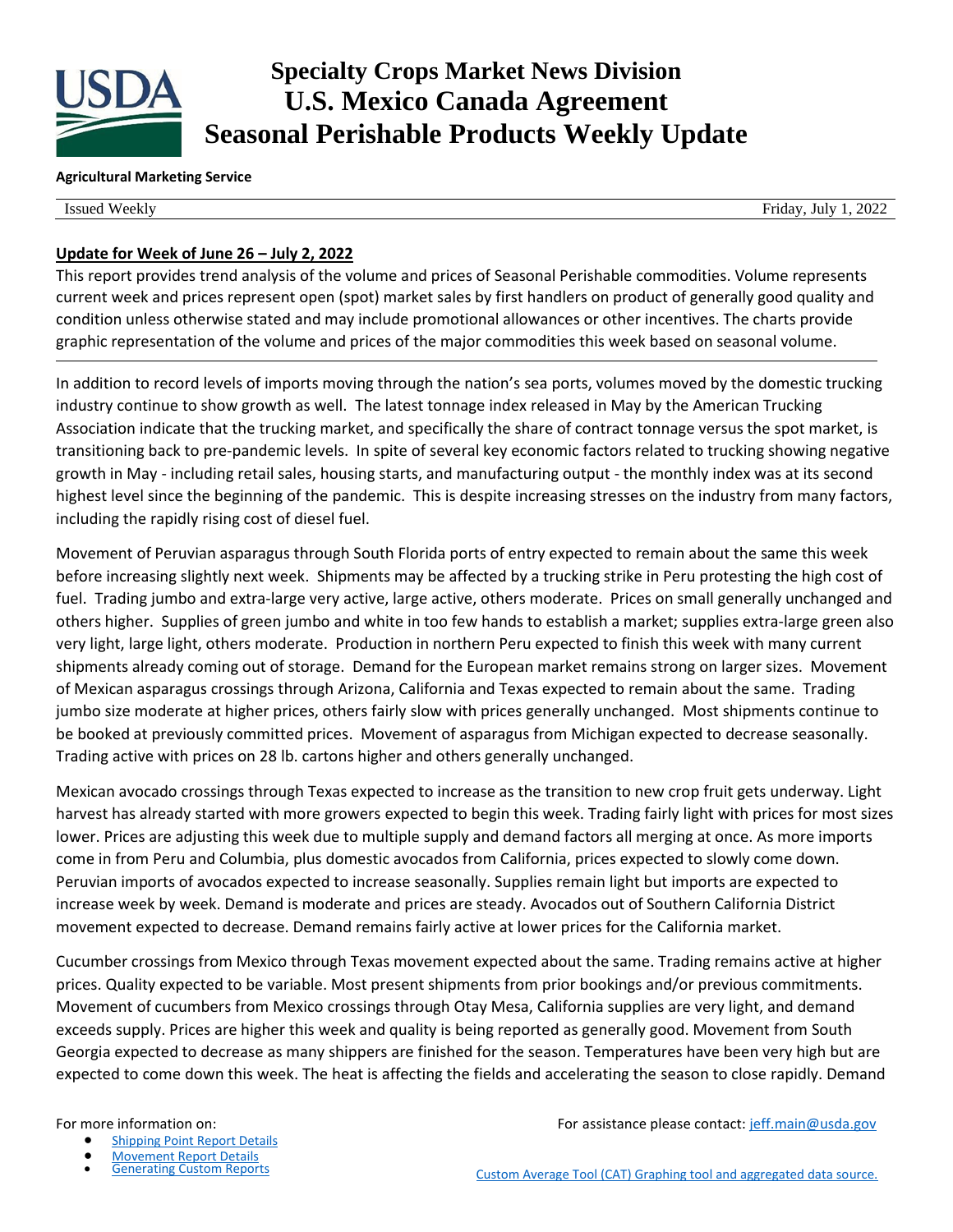is shifting north where supplies are more widely available. Trading moderate with prices holding about steady. Mexico crossings of cucumbers through Nogales, Arizona the season has come to end. Most shippers are finished for the season and a last report was issued this week. Movement from Eastern North Carolina expected to decrease seasonally as a few shippers are finished for the season. Lighter shipments expected to continue with few supplies. Trading fairly active at higher prices. Cucumber movement out of Western North Carolina is expected to increase seasonally as more producers begin to harvest in the coming days. Currently, no F.O.B. price report is being issued.

South Georgia movement of green bell peppers is expected to remain about the same. Growers are watching the weather, with heat and dry weather potentially bringing the vegetable growing season to an early end. Trading moderate and prices on large steady and others higher. Quality reported as generally good. Green bell peppers out San Joaquin Valley California is expected to increase seasonally. Trading reported as fairly active with prices generally unchanged. Demand fairly good as more shippers have begun harvest on green bell peppers. Quality is being reported as generally good. Movement of green bell peppers out of Coachella Valley California expected to decrease seasonally as most shippers have finished and are transitioning into new growing areas. Most remaining supplies are for red bell peppers. Trading active at slightly lower prices and quality is reported as variable. Light movement out of Eastern North Carolina has been reported and is expected to increase seasonally. The first report has been issued, but no F.O.B. price report is currently being issued.

Movement of tomatoes out of Florida West and South Carolina District is expected slightly decrease as growers in both states begin to finish for the season within the next week. Trading and demand moderate at lower prices remaining steady through the week. Quality is being reported as generally good. Tomato movement from Mexico crossings through Texas expected to remain about the same. Trading fairly active early and moderate later. Prices 5x6s slightly lower, others generally unchanged. Quality is reported as generally good. Tomato crossings from Mexico through Nogales, Arizona movement expected to decrease sharply. Trading moderate at slightly lower prices. Supplies are in few hands and crossings are getting lighter by the day. Quality remains generally good, and product is moving well for this time of year. Movement of tomatoes from Mexico crossings through Otay Mesa, California is expected to increase seasonally. Supplies 5x5-5x6s light. Trading active at slightly lower prices, with smaller sizes moving slightly better than larger. Demand decreased to moderate by midweek as volumes increased due to more shippers getting underway. The first report has been issued for tomatoes out of Central District California, with movement expected to increase seasonally. Trading active on light supplies, with demand and prices lower by mid-week. The first F.O.B. price report has been issued. Quality is reported as generally good. Movement of tomatoes from Southeastern Arkansas expected to increase slightly. The first F.O.B. price report has been issued. Trading fairly active and demand fairly good at slightly higher prices.

The following table provides a four-week price trend of the highest traded commodities this week.

| <b>Commodity</b>   | Package                       |    | 6/4/2022      |              | 6/11/2022 |                     | 6/18/2022 |    | 6/25/2022 |
|--------------------|-------------------------------|----|---------------|--------------|-----------|---------------------|-----------|----|-----------|
| <b>ASPARAGUS</b>   | 11 lb. cartons/crates bunched | Ś. | 12.42         | - \$         | 12.08     | $\mathsf{S}$        | 17.42     | S. | 21.42     |
| <b>AVOCADOS</b>    | cartons 2 layer               |    | 65.18         | - S          | 65.46     | \$.                 | 73.46     |    | 80.11     |
| <b>CUCUMBERS</b>   | 1 1/9-bushel cartons          |    | $12.45 \quad$ |              | 12.52     | $\ddot{\mathsf{S}}$ | 13.09     | S. | 16.53     |
| PEPPERS, BELL TYPE | 11 lb. cartons                |    | 13.50         | - \$         | 11.00     | Ŝ.                  | 10.29     | Ŝ. | 10.86     |
| <b>TOMATOES</b>    | cartons 2 layer               |    | 14.96         | <sup>S</sup> | 15.56     | \$                  | 16.20     |    | 15.20     |

# **Four Week Price Trend in U.S. Dollars**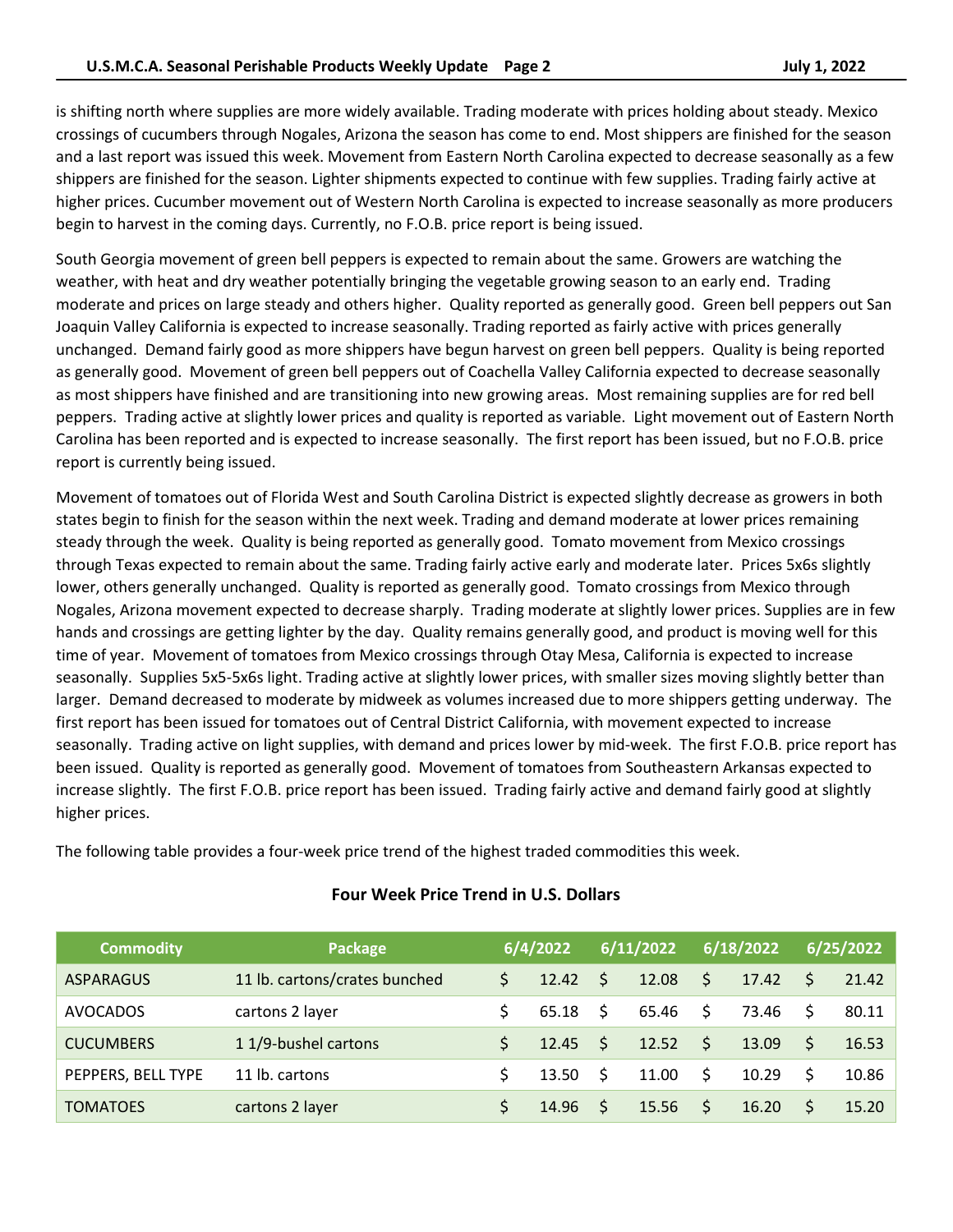

# **Four Week Movement in Pounds**

| <b>COMMODITY</b>   | <b>ORIGIN</b> | 6/4/2022   | 6/11/2022  | 6/18/2022  | 6/25/2022  |
|--------------------|---------------|------------|------------|------------|------------|
| ASPARAGUS          | CANADA        | 449,556    | 733,756    | 737,586    | 571,686    |
|                    | <b>MEXICO</b> | 2,749,257  | 4,064,377  | 3,691,391  | 2,755,832  |
| <b>AVOCADOS</b>    | <b>MEXICO</b> | 24,501,095 | 32,290,770 | 23,768,421 | 9,964,276  |
| <b>CUCUMBERS</b>   | CANADA        | 9,682,870  | 16,602,144 | 11,860,010 | 7,745,922  |
|                    | <b>MEXICO</b> | 33,344,481 | 35,536,053 | 28,499,175 | 19,072,059 |
| PEPPERS, BELL TYPE | CANADA        | 5,945,577  | 10,878,935 | 9,503,648  | 6,526,612  |
|                    | <b>MEXICO</b> | 13,822,512 | 17,198,517 | 14,818,375 | 10,717,957 |
| <b>TOMATOES</b>    | CANADA        | 8,667,071  | 12,126,722 | 10,954,316 | 8,607,230  |
|                    | <b>MEXICO</b> | 22,875,699 | 30,531,799 | 27,025,494 | 17,907,499 |